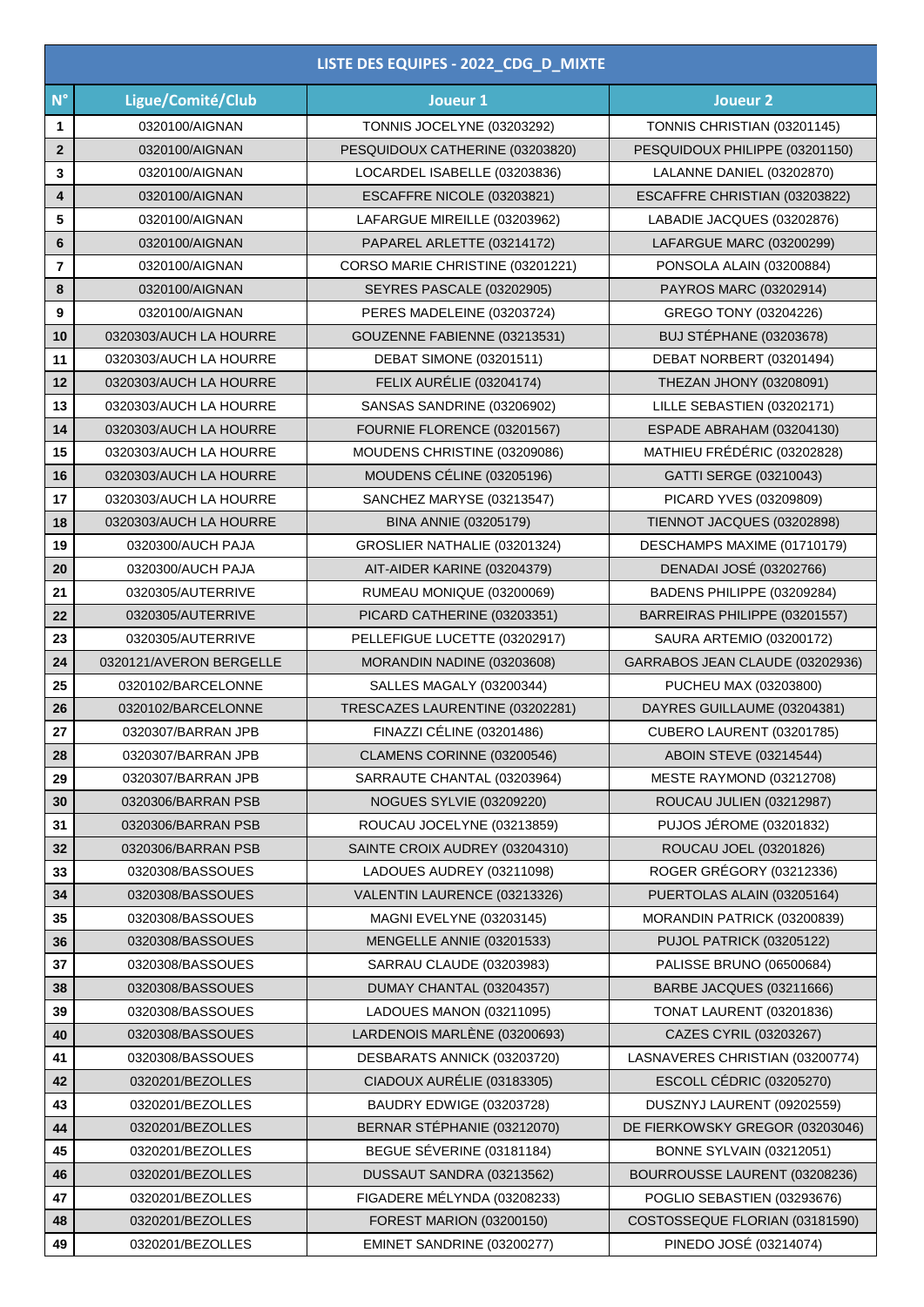| 50  | 0320202/BIRAN              | CASSOU JEANNE (03204330)             | CASSOU LOUIS (03204319)               |
|-----|----------------------------|--------------------------------------|---------------------------------------|
| 51  | 0320329/CASTELNAU D'ANGLES | CLEMENT HÉLÉNE (03203282)            | BONNET JACQUES (03201849)             |
| 52  | 0320329/CASTELNAU D'ANGLES | MONFERRAN GENEVIÈVE (03213610)       | RIEPPI STÉPHANE (03210933)            |
| 53  | 0320329/CASTELNAU D'ANGLES | <b>BONNET ALINE (03201850)</b>       | MOREL FABRICE (03206716)              |
| 54  | 0320329/CASTELNAU D'ANGLES | SEMEZIES CORINNE (03203405)          | LARTIGUE MAURICE (03201355)           |
| 55  | 0320329/CASTELNAU D'ANGLES | LARTIGUE JOSETTE (03201356)          | SEMEZIES MARC (03203090)              |
| 56  | 0320329/CASTELNAU D'ANGLES | <b>CUGINI ELIANE (03202506)</b>      | LASPORTES JOSIAN (03214116)           |
| 57  | 0320205/CASTELNAU D'AUZAN  | <b>GARCIA THÉRÈSE (03202834)</b>     | <b>MONCLIN DENIS (03203187)</b>       |
| 58  | 0320205/CASTELNAU D'AUZAN  | FILARTIGUE CHANTAL (03203912)        | MISSOTTE MICHEL (03211621)            |
| 59  | 0320205/CASTELNAU D'AUZAN  | VIGNEAU SYLVIE (03203628)            | LAPORTE ROGER (03203913)              |
| 60  | 0320103/CAZAUX D'ANGLES    | MARCADET MAGALI (03213334)           | MARCADET FLORIAN (03211581)           |
| 61  | 0320235/CAZENEUVE          | SAMARIA SYLVIE (03204321)            | LANTIN CHRISTOPHE (03203027)          |
| 62  | 0320235/CAZENEUVE          | HENNON VIVIENNE JANEY (03200519)     | <b>HENNON ERIC (03200520)</b>         |
| 63  | 0320235/CAZENEUVE          | LACROIX MARIE CHRISTINE (03213812)   | LACROIX DENIS (03212960)              |
| 64  | 0320235/CAZENEUVE          | MERLE DANIELLE (03203394)            | PUNSOLA CHRISTIAN (03211048)          |
| 65  | 0320432/CERAN              | VILLENEUVE MARIE HÉLÉNE (03201316)   | PEYRABELLE GUILLAUME (03209365)       |
| 66  | 0320208/CONDOM             | <b>QUINSAC NELLY (03202236)</b>      | LAGRAULET MICHEL (03267354)           |
| 67  | 0320208/CONDOM             | BELLOT NICOLE (03202227)             | SABARON PATRICK (03204546)            |
| 68  | 0320208/CONDOM             | HECKEL MALORY (03203167)             | ZONTA CLAUDE (03204534)               |
| 69  | 0320208/CONDOM             | <b>DUBOS CARINE (03203272)</b>       | ROUSSE MAXIME (03213922)              |
| 70  | 0320208/CONDOM             | DUBOS EMMA (03202228)                | BENQUET GÉRARD (03203058)             |
| 71  | 0320208/CONDOM             | COLLONGUES MARTINE (03201682)        | DAUNOIS DANIEL (03202811)             |
| 72  | 0320310/DURAN              | DENAX JULIETTE (03204147)            | ASTEGNO MICHEL (03201916)             |
| 73  | 0320310/DURAN              | ALEM BRIGITTE (03202910)             | BARRE JEAN PIERRE (03201935)          |
| 74  | 0320401/ENDOUFIELLE        | CETTOLO DOMINIQUE (03203622)         | MAILLOLS SERGE (03207051)             |
| 75  | 0320401/ENDOUFIELLE        | DUNCOMBE-PLUNET FRANÇOISE (03203446) | CETTOLO CHRISTIAN (03203621)          |
| 76  | 0320401/ENDOUFIELLE        | MALONNI GEORGETTE (03206117)         | HAMON SÉBASTIEN (03132876)            |
| 77  | 0320104/ESTANG             | PASTREZZO VÉRONIQUE (03202248)       | LOUBATERES CÉDRIC (03204229)          |
| 78  | 0320104/ESTANG             | CABIANCA LÉA (03203530)              | PENOTTI LIONEL (03202197)             |
| 79  | 0320104/ESTANG             | LUSSAGNET LAURE (03200312)           | <b>SENTOU ANDRÉ (03203511)</b>        |
| 80  | 0320104/ESTANG             | <b>DUMAS JOSETTE (03203583)</b>      | PANIZZON MICHEL (03201770)            |
|     |                            |                                      |                                       |
| 81  | 0320104/ESTANG             | UNGARO MARIE-THÉRÈSE (03203570)      | UNGARO JEAN PAUL (03202435)           |
| 82  | 0320104/ESTANG             | CABIANCA SANDRINE (03211705)         | <b>AUBAN PASCAL (03203811)</b>        |
| 83  | 0320104/ESTANG             | GACHET ISABELLE (01706987)           | DUBOS CHRISTIAN (03211600)            |
| 84  | 0320210/FLEURANCE          | CASSOTO SYLVETTE (03213679)          | <b>MENIEL ERIC (03294830)</b>         |
| 85  | 0320210/FLEURANCE          | BENAZET MARIE ANNE (03212861)        | DUPONT ALAIN (03204648)               |
| 86  | 0320210/FLEURANCE          | DUTAC-BELLOUARD VÉRONIQUE (03201653) | DOUBLET CHRISTOPHE (04705764)         |
| 87  | 0320210/FLEURANCE          | GABORIT MARIE-FRANCIE (03204008)     | DUPONT JEAN CLAUDE (03204711)         |
| 88  | 0320210/FLEURANCE          | CARVALHO LAURINDA (03203175)         | DE ALMEIDA RIBEIRO AVELINO (03202139) |
| 89  | 0320210/FLEURANCE          | MARABISO COLETTE (03201367)          | REINAUDO KEVIN (03211315)             |
| 90  | 0320402/GIMONT             | BAUBAY CHANTAL (03206951)            | GIRAUDO JEAN (03206950)               |
| 91  | 0320402/GIMONT             | MALECAZE CÉLINE (03203476)           | APARICIO FRANCK (03202832)            |
| 92  | 0320402/GIMONT             | SAINT MARTIN KARINE (03297147)       | CASTILLAN PIERRE (03206272)           |
| 93  | 0320402/GIMONT             | PAULUZZI NATHALIE (03200810)         | GIAVARINI JEROME (03207756)           |
| 94  | 0320402/GIMONT             | FOULHAC AUDREY (04603153)            | VERTUT DAMIEN (04612170)              |
| 95  | 0320402/GIMONT             | FILHOL SANDRINE (03202446)           | PAULUZZI JEAN LUC (03214458)          |
| 96  | 0320213/GONDRIN LAUREAT    | GARCIA MANON (06407551)              | <b>DUCOR LOIC (03209445)</b>          |
| 97  | 0320213/GONDRIN LAUREAT    | DUCOR CHARLENE (03293680)            | ROGER MATHIEU (06413427)              |
| 98  | 0320213/GONDRIN LAUREAT    | BON JOSETTE (03203652)               | LEHMANN KÉVIN (04015576)              |
| 99  | 0320213/GONDRIN LAUREAT    | DUCOR ESTELLE (03207932)             | LACOSTE MAXIME (03212078)             |
| 100 | 0320213/GONDRIN LAUREAT    | FILARTIGUE PAULINE (03213170)        | CAVALIERE ROMUALD (03213198)          |
| 101 | 0320213/GONDRIN LAUREAT    | FILARTIGUE MARLÈNE (03203130)        | <b>DEMIRI BRUNO (03211985)</b>        |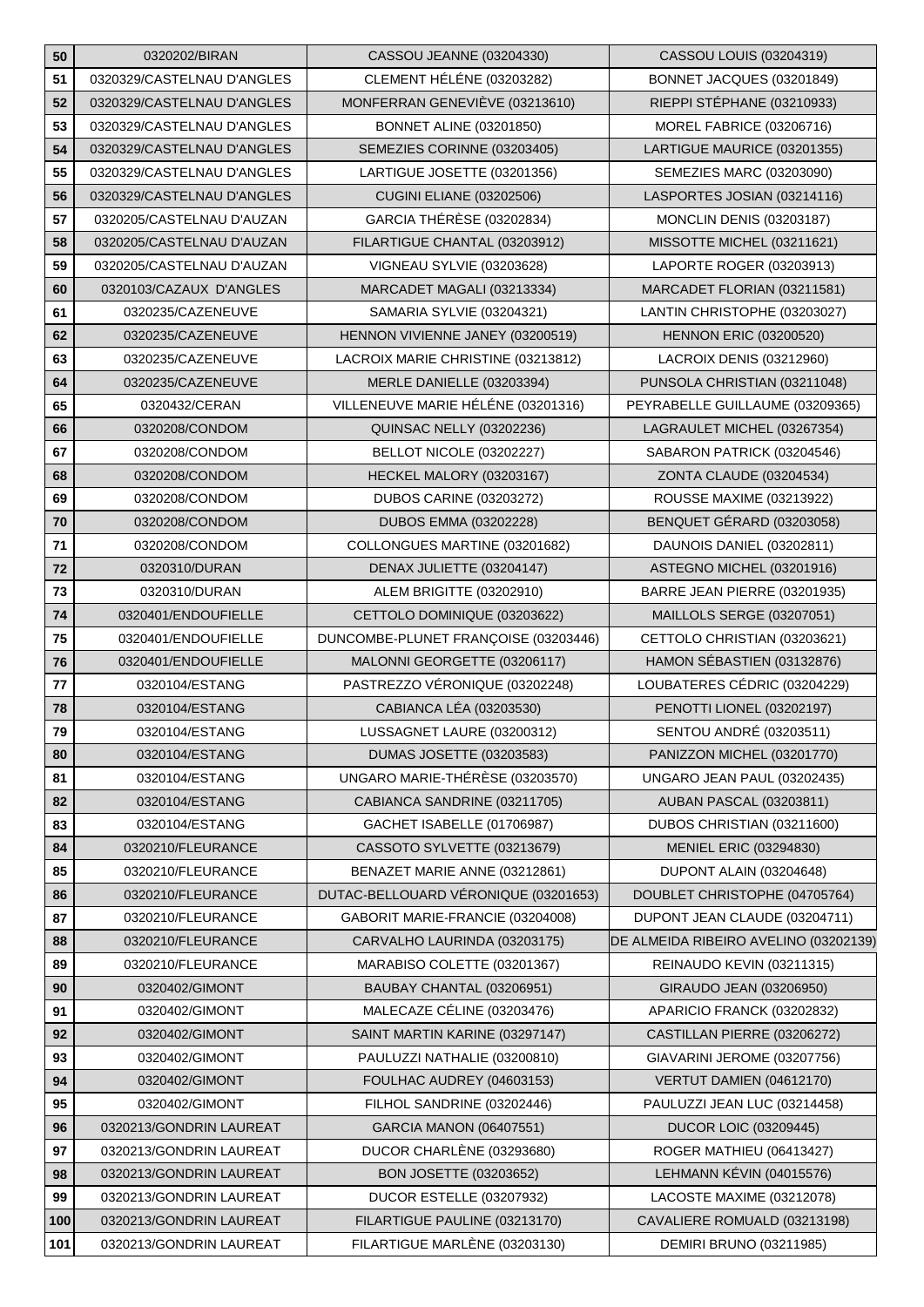| 102        | 0320213/GONDRIN LAUREAT            | BAUMGARTH LUCIE (0302676)                                 | BAUMGARTH ALEXANDRE (03204382)                                 |
|------------|------------------------------------|-----------------------------------------------------------|----------------------------------------------------------------|
| 103        | 0320213/GONDRIN LAUREAT            | BAUMGARTH VIRGINIE (03203695)                             | VACCARO ROMAIN (03211589)                                      |
| 104        | 0320430/GOUTZ                      | <b>BRUNET JULIE (03208019)</b>                            | BRUNET LAURENT (03208021)                                      |
| 105        | 0320430/GOUTZ                      | FAJARDO ROSITA (03203080)                                 | CARPENTIER ANTHONY (03210949)                                  |
| 106        | 0320430/GOUTZ                      | VERDAULON GENEVIÈVE (03207125)                            | LADEVEZE THIERRY (03206894)                                    |
| 107        | 0320430/GOUTZ                      | DELOI VALÉRIE (03206904)                                  | BRUNET JEAN MICHEL (03206901)                                  |
| 108        | 0320430/GOUTZ                      | ANGELONI SANDRINE (03201817)                              | <b>RENARD JORDAN (03214090)</b>                                |
| 109        | 0320430/GOUTZ                      | SIST ELISABETH (03213346)                                 | GALIANA ARNAUD (03214602)                                      |
| 110        | 0320430/GOUTZ                      | MARROU MONIQUE (03211653)                                 | TRISTAN RICHARD (03206898)                                     |
| 111        | 0320430/GOUTZ                      | BRANDAO VIVIANE (03201620)                                | BALEUR NICOLAS (03206568)                                      |
| 112        | 0320328/L'ISLE DE NOE              | BIZEUL GISÈLE (03214557)                                  | DE ALMEIDA JEAN (03210533)                                     |
| 113        | 0320328/L'ISLE DE NOE              | SARRAUT LUCIENNE (03204325)                               | ESCRIVANT JEAN-MARC (03204273)                                 |
| 114        | 0320403/ISLE JOURDAIN              | VALERO CHRISTELLE (03201701)                              | GIBERT PATRICE (03206071)                                      |
| 115        | 0320403/ISLE JOURDAIN              | LACROIX CHRISTIANE (03204082)                             | SOARES JOAQUIM (03206443)                                      |
| 116        | 0320403/ISLE JOURDAIN              | FRARESSO NATHALIE (03201700)                              | SOARES JOSÉ (03206311)                                         |
| 117        | 0320403/ISLE JOURDAIN              | SERIS MARIE-JOSÉE (03206109)                              | BERDER CHRISTIAN (03206413)                                    |
| 118        | 0320403/ISLE JOURDAIN              | BROCHETTO MARIE (03204128)                                | CAZAC JEAN CLAUDE (03206123)                                   |
| 119        | 0320403/ISLE JOURDAIN              | <b>CULOS VALÉRIE (03203164)</b>                           | LAPEYRE GILLES (03206374)                                      |
| 120        | 0320403/ISLE JOURDAIN              | DRUILHET GWENDOLINE (03202778)                            | <b>BRUNET FABIEN (03215433)</b>                                |
| 121        | 0320403/ISLE JOURDAIN              | PAGES SOPHIE (03197354)                                   | DANO AURÉLIEN (01141973)                                       |
| 122        | 0320403/ISLE JOURDAIN              | RIBAUT BRIGITTE (03212778)                                | RIBAUT JEAN-LOUIS (03277201)                                   |
| 123        | 0320403/ISLE JOURDAIN              | FAURE NICOLE (03206089)                                   | LAGANNE JACQUES (03203933)                                     |
| 124        | 0320403/ISLE JOURDAIN              | MILLIER VALÉRIE (03211546)                                | MILLIER PASCAL (03208407)                                      |
| 125        | 0320119/LADEVEZE RIVIERE           | CAZAUX STÉPHANIE (03202973)                               | DUBAU ERIC (03201149)                                          |
| 126        | 0320119/LADEVEZE RIVIERE           | BERNADET SYLVIE (03303087)                                | LASMARIGUES DAMIEN (06407681)                                  |
| 127        | 0320119/LADEVEZE RIVIERE           | SOSO DELPHINE (03200625)                                  | SOSO GILLES (03200584)                                         |
| 128        | 0320119/LADEVEZE RIVIERE           | BARTHE BRIGITTE (03201147)                                | <b>TONNIS ERIC (03201146)</b>                                  |
| 129        | 0320312/LALANNE ARQUE              | PEREZ MARLENE (03178285)                                  | ROPERT XAVIER (09202117)                                       |
| 130        | 0320312/LALANNE ARQUE              | <b>JOAN MARYLINE (03133087)</b>                           | LAFAYSSE ERIC (04605142)                                       |
| 131        | 0320312/LALANNE ARQUE              | <b>MARTIN OCÉANE (03203153)</b>                           | CAZES FRÉDÉRIC (03213894)                                      |
| 132        | 0320312/LALANNE ARQUE              | BAILLEUL VÉRONIQUE (01407205)                             | GREGOIRE JOSEPH EDMOND (07600262)                              |
| 133        | 0320312/LALANNE ARQUE              | MICHEL MÉLANIE (08130007)                                 | DOISE SYLVAIN (05939646)                                       |
| 134        | 0320312/LALANNE ARQUE              | BOHAIN AURÉLIE (03204192)                                 | <b>FAGES YANNICK (08128910)</b>                                |
| 135        | 0320312/LALANNE ARQUE              | RENARD MARJORIE (03210153)                                | RENARD TÉGY (03210278)                                         |
| 136        | 0320312/LALANNE ARQUE              | DELOM VÉRONIQUE (03210638)                                | DELOM GÉRARD (03202278)                                        |
| 137        | 0320312/LALANNE ARQUE              | INFANTI NOELA (03210192)                                  | <b>RENARD GIMBY (03204164)</b>                                 |
| 138        | 0320216/LA SAUVETAT                | BERNAR AURELIE (03209261)                                 | MENDOUSSE CÉDRIC (03210612)                                    |
| 139        | 0320216/LA SAUVETAT                | NAVEAU ELODIE (03202426)                                  | PAPAZIAN PATRICE (03175275)                                    |
| 140        | 0320216/LA SAUVETAT                | LAHILLE DOLORÈS (03202944)                                | LAFON HENRY (03204734)                                         |
| 141        |                                    |                                                           |                                                                |
| 142        | 0320319/LE BROUILH MONBERT         | BARO JOCELYNE (03202078)                                  | BARO MAX (03202024)                                            |
|            | 0320319/LE BROUILH MONBERT         | GHIRARDO GENEVIÈVE (03294942)                             | LABARRIERE LAURENT (03204002)                                  |
| 143        | 0320218/LECTOURE                   | DANZAS JOSIANE (03213698)                                 | BEZOMBES DIDIER (03204984)                                     |
| 144        | 0320218/LECTOURE                   | LANNES CHRISTINE (03213695)                               | MALDONADO JEAN PIERRE (03202585)                               |
| 145        | 0320218/LECTOURE                   | GASTEBOIS VIVIANE (03214017)                              | ROSSI ALAIN (03209375)                                         |
| 146        | 0320218/LECTOURE                   | LANNES NICOLE (03214576)                                  | DESJOUIS MICKAËL (03203602)                                    |
| 147        | 0320127/MANCIET                    | LAPART DOMINIQUE (03200596)                               | <b>FAURE LAURENT (03211273)</b>                                |
| 148        | 0320127/MANCIET                    | ZECCHIN FABIENNE (03203794)                               | LARRIBEAU CHRISTOPHE (03213693)                                |
| 149        | 0320127/MANCIET                    | MUNOZ ANNE-MARIE (03202123)                               | MUNOZ JOSEPH (03202124)                                        |
| 150        | 0320692/MARCIAC                    | <b>BAJON EMILIE (03204415)</b>                            | LASBATS FRÉDÉRIC (03213982)                                    |
| 151        | 0320692/MARCIAC                    | DUPUY ADELINE (03212313)                                  | LEROUX HERVÉ (03200370)                                        |
| 152<br>153 | 0320692/MARCIAC<br>0320692/MARCIAC | BOIZIOT PATRICIA (03203230)<br>GOUDENNE NADINE (03200609) | <b>BOIZIOT LOIC (03203232)</b><br>BOIZIOT CHRISTIAN (03203521) |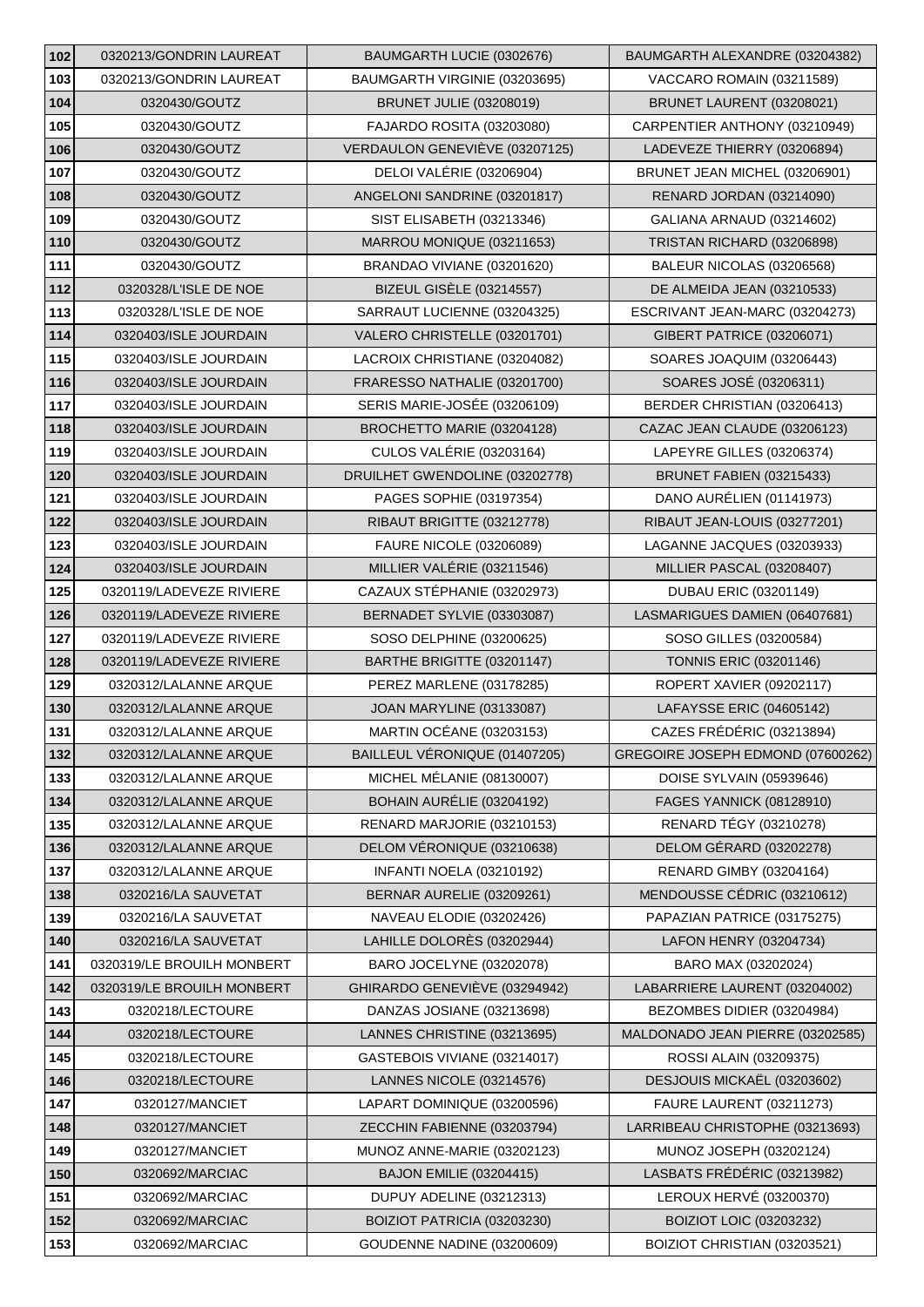| 154 | 0320405/MAUVEZIN             | DUCOUSSO SANDRINE (03209050)     | DUCOUSSO DAVID (03209046)       |
|-----|------------------------------|----------------------------------|---------------------------------|
| 155 | 0320405/MAUVEZIN             | TAUPIAC DOMINIQUE (03206602)     | BOULET FRÉDÉRIC (03198924)      |
| 156 | 0320405/MAUVEZIN             | CORACIN SYLVETTE (03206350)      | <b>COUZIER DENIS (03206833)</b> |
| 157 | 0320405/MAUVEZIN             | CREBESSEGUES GINA (03211018)     | VALENTIN DOMNIQUE (08216926)    |
| 158 | 0320405/MAUVEZIN             | BUTTIGIEG BÉATRICE (08210227)    | CHERTOUK RACHID (08210228)      |
| 159 | 0320405/MAUVEZIN             | PINHAO VALÉRIE (03203852)        | PINHAO EUSEBIO (03203851)       |
| 160 | 0320314/MIELAN               | WARGNY ARIANE (03204260)         | SEARD JEAN-CLAUDE (03203982)    |
| 161 | 0320314/MIELAN               | BOY MARIE-DOMINIQUE (03203981)   | COUGET FABRICE (03202221)       |
| 162 | 0320314/MIELAN               | <b>TURO NADÈGE (03203374)</b>    | LELOUP JOSIAS (03203031)        |
| 163 | 0320314/MIELAN               | DARAS ALINE (06500256)           | MARTINEZ FRANCIS (01373658)     |
| 164 | 0320314/MIELAN               | <b>TURO CAROLE (03203005)</b>    | PEREILA ANTOINE (03201983)      |
| 165 | 0320315/MIRANDE              | PAGES TIPHANY (03203638)         | <b>DUBOS JÉRÔME (04012232)</b>  |
| 166 | 0320315/MIRANDE              | DUCLOS LYSBETH (03207518)        | SOLON JEAN-LUC (03202320)       |
| 167 | 0320315/MIRANDE              | GIRAL CATHY (03207660)           | GIRAL CHRISTOPHER (03210381)    |
| 168 | 0320315/MIRANDE              | MONTANE ARLETTE (03201999)       | LABROUQUERE FRANCIS (06505602)  |
| 169 | 0320315/MIRANDE              | MONTANE MALAURY (03202008)       | DUPRAT PHILIPPE (03201981)      |
| 170 | 0320316/MONBARDON            | PIEROPAN MARYSE (03206701)       | PIEROPAN DANIEL (03206670)      |
| 171 | 0320316/MONBARDON            | ROUAULT SYLVIANE (03191358)      | CAPDEVILLE GILLES (03211670)    |
| 172 | 0320316/MONBARDON            | DASTUGUE ALINE (03182660)        | DESCADEILLAS BERNARD (03209541) |
| 173 | 0320316/MONBARDON            | BOUZAC BRIGITTE (03206644)       | BAUP JEAN-LOUIS (03206611)      |
| 174 | 0320316/MONBARDON            | RAMBAULT MARION (03214340)       | RAMBAULT DAVID (03214313)       |
| 175 | 0320316/MONBARDON            | BON RENÉE (03206696)             | <b>BABIE FRANÇIS (03202058)</b> |
| 176 | 0320406/MONFORT BAJONNETTE   | DEVEZE JAMILA (03212239)         | <b>TRISTAN MARC (03206892)</b>  |
| 177 | 0320406/MONFORT BAJONNETTE   | DEVEZE SARAH (03214000)          | CORREIA ADRIEN (03204211)       |
| 178 | 0320406/MONFORT BAJONNETTE   | BEGUE FRANCOISE (03206784)       | LEGLISE THIERRY (03202172)      |
| 179 | 0320407/MONTAUT LES CRENEAUX | BOUPILLERE NICOLE (03200058)     | LANASPEZE PHILIPPE (03200052)   |
| 180 | 0320407/MONTAUT LES CRENEAUX | DELOM MARJORIE (03204191)        | LEPOITTEVIN NICOLAS (03211986)  |
| 181 | 0320317/MONTEGUT             | BOUPILLERE SABINE (03214122)     | BAYLAC PATRICE (03202456)       |
| 182 | 0320318/MONTESQUIOU          | DACHICOURT MÉLANIE (03204393)    | BUERBA STÉPHANE (03203809)      |
| 183 | 0320318/MONTESQUIOU          | VIVES MARIE LINE (03212582)      | CALVIGNAC MARC (03109951)       |
| 184 | 0320413/MONTESTRUC           | GABARRA ISABELLE (03205113)      | DORBES JEAN LOUIS (03205094)    |
| 185 | 0320413/MONTESTRUC           | BARBE MARIE-HÉLÈNE (03203352)    | COLRAS PASCAL (04003760)        |
| 186 | 0320413/MONTESTRUC           | GABARRA VIRGINIE (03200669)      | DELUC LUDO (03200683)           |
| 187 | 0320222/ORDAN LARROQUE       | GHIRARDO KARINE (03204883)       | GHIRARDO MICKAEL (03204882)     |
| 188 | 0320222/ORDAN LARROQUE       | LACROIX CHRISTELLE (03207697)    | LACROIX CHRISTOPHE (03203331)   |
| 189 | 0320222/ORDAN LARROQUE       | SOULAN MARTINE (03205152)        | SOULAN CHRISTIAN (03205151)     |
| 190 | 0320222/ORDAN LARROQUE       | TARBE NATHALIE (03203651)        | <b>SOULE PIERRE (03214078)</b>  |
| 191 | 0320222/ORDAN LARROQUE       | LACOURTOISIE MURIEL (03204307)   | LACOURTOISIE PASCAL (03201500)  |
| 192 | 0320222/ORDAN LARROQUE       | HUILLET MARTINE (03209694)       | LALANNE MICHEL (03205121)       |
| 193 | 0320222/ORDAN LARROQUE       | FOURRIER STÉPHANIE (03203363)    | MANABERA JEAN MICHEL (03206560) |
| 194 | 0320320/PANASSAC             | DESCADEILLAS CHRISTEL (03209542) | DESCADEILLAS BASTIEN (03214257) |
| 195 | 0320320/PANASSAC             | <b>GUY NATHALIE (03206921)</b>   | GUY MAXIME (03200768)           |
| 196 | 0320320/PANASSAC             | DELAYE STÉPHANIE (01138153)      | DAVASSE FLORIAN (03214046)      |
| 197 | 0320321/PAVIE                | MOLINARO MICHÈLE (03206658)      | BOURGADE JEAN-CLAUDE (03200112) |
| 198 | 0320321/PAVIE                | DEBATS FRANÇOISE (03203276)      | MINJON MICHEL (03201320)        |
| 199 | 0320321/PAVIE                | NOGUES VIVIANE (03201810)        | <b>BARRIER JOEL (03211477)</b>  |
| 200 | 0320321/PAVIE                | SANCHEZ GENEVIEVE (03211830)     | PERIN ANDRE (03200016)          |
| 201 | 0320416/PEYRUSSE MASSAS      | BUSQUERE VÉRONIQUE (03204220)    | CASTILLON ERIC (03295467)       |
| 202 | 0320416/PEYRUSSE MASSAS      | RECHOU ELIANE (03211552)         | RECHOU ERIC (03209861)          |
| 203 | 0320110/PLAISANCE            | PENOTTI SOPHIA (03202771)        | <b>SESQUES DENIS (06501831)</b> |
| 204 | 0320110/PLAISANCE            | BARRERE BRIGITTE (03210969)      | LASNAVERES LAURENT (03200758)   |
| 205 | 0320110/PLAISANCE            | <b>DUMAS ISABEL (06500588)</b>   | BEAUDUCEL GILBERT (03200148)    |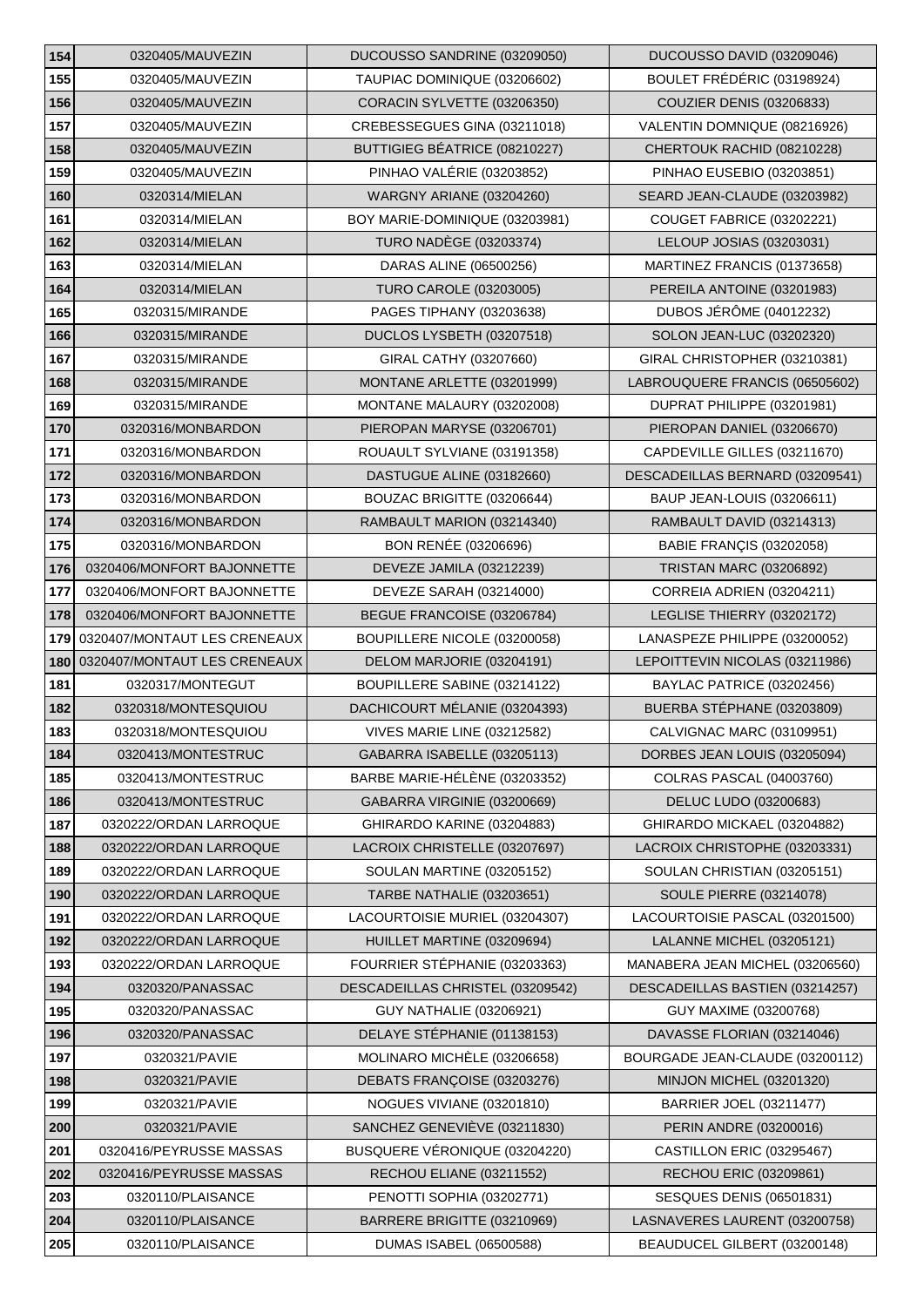| 206 | 0320110/PLAISANCE         | NOUGUE DESSUS YOLANDE (03213047)    | NOUGUE DESSUS CHRISTIAN (03200026) |
|-----|---------------------------|-------------------------------------|------------------------------------|
| 207 | 0320110/PLAISANCE         | SAINT JEAN VANESSA (03214477)       | SAINT JEAN NICOLAS (03200394)      |
| 208 | 0320110/PLAISANCE         | FALLIERO CLAUDE (03200834)          | FALLIERO JOEL (03200808)           |
| 209 | 0320408/PREIGNAN          | MAINELLA MARIE LINE (03212772)      | BARO JEAN-LUC (03200500)           |
| 210 | 0320409/PUYCASQUIER       | <b>CLAES LUCIE (03200793)</b>       | BERGES SEBASTIEN (03206903)        |
| 211 | 0320409/PUYCASQUIER       | <b>CONTE SYLVIE (03212497)</b>      | CLUZET MICKAËL (08202509)          |
| 212 | 0320409/PUYCASQUIER       | <b>BERGES ROXANE (03206925)</b>     | BERGES GILBERT (03206913)          |
| 213 | 0320130/REANS             | LAGUIAN JOSIANE (03202077)          | BEGUE CHRISTIAN (03202074)         |
| 214 | 0320130/REANS             | SUCERE-NOURRIGAT CHANTAL (03202407) | BRESSON DYLAN (03201628)           |
| 215 | 0320130/REANS             | LUPINE ISABELLE (03200296)          | CABIANCA CÉDRIC (03211704)         |
| 216 | 0320130/REANS             | BEZIAT ELODIE (03213406)            | AUGUSTIN VINCENT (06506208)        |
| 217 | 0320130/REANS             | SAINT-MARTIN CHRISTIANE (03203663)  | SAINT MARTIN YVES (03204064)       |
| 218 | 0320111/RISCLE            | NAVARLAS LAËTITIA (03208093)        | AUDIGNAC NICOLAS (03290952)        |
| 219 | 0320111/RISCLE            | AUDIGNAC MARION (03214126)          | ZOSSO JEROME (03290924)            |
| 220 | 0320420/ROQUEFORT         | CAMARAZO AMÉLIE (03200791)          | CAMARAZO CHRISTIAN (03205442)      |
| 221 | 0320420/ROQUEFORT         | CAMARAZO CHRISTIANE (03204774)      | <b>BOUBEE YOAN (03211116)</b>      |
| 222 | 0320434/SAINT ANDRE       | VERIN SANDRINE (03204157)           | AMOROS THIERRY (03234951)          |
| 223 | 0320434/SAINT ANDRE       | DARIO NADINE (03204253)             | MARCHESIN SERGE (03200782)         |
| 224 | 0320434/SAINT ANDRE       | NICKEL CHRISTELLE (03204251)        | FOCHESATO JEAN-LUC (03193947)      |
| 225 | 0320434/SAINT ANDRE       | FAJARDO MARIE LOUISE (03214531)     | CAMUSSO STÉVEN (03214553)          |
| 226 | 0320434/SAINT ANDRE       | DUCHAMPS MARIE ROSE (03200582)      | FAJARDO DOMINIQUE (03213815)       |
| 227 | 0320434/SAINT ANDRE       | FOCHESATO BRIGITTE (03192241)       | BROCHETTO JEAN PASCAL (03201678)   |
| 228 | 0320434/SAINT ANDRE       | MONTEGUT CHRISTIANE (03202818)      | BASTIE JOSE (03207063)             |
| 229 | 0320326/ST ARAILLES       | <b>RENARD MARIE (03201751)</b>      | CASTEX MATHIEU (03203144)          |
| 230 | 0320226/SAINT CLAR        | <b>GOBIN ISABELLE (04400411)</b>    | ROUILLAN JEAN CLAUDE (03205014)    |
| 231 | 0320226/SAINT CLAR        | FACCINI NICOLE (03203015)           | <b>RETIF ALAIN (04401182)</b>      |
| 232 | 0320226/SAINT CLAR        | ROUILLAN NICOLE (03204091)          | VILLEMUR BERNARD (03211820)        |
| 233 | 0320226/SAINT CLAR        | CHIEZE FRANÇOISE (03205019)         | RODES JOEL (03205814)              |
| 234 | 0320229/SAINT JEAN POUTGE | LORT GEORGETTE (03202858)           | SACCAVINI FABIEN (03203468)        |
| 235 | 0320229/SAINT JEAN POUTGE | MAURY SYLVETTE (03203512)           | LORT GILLES (03209815)             |
| 236 | 0320227/SAINT PUY         | LAFFORGUE SANDRINE (03205966)       | MANOER PATRICK (03205672)          |
| 237 | 0320227/SAINT PUY         | DUBOIS LAMY NATHALIE (03204289)     | BARON BERNARD (03205944)           |
| 238 | 0320415/STE CHRISTIE      | COSTENARO MARIE ROSE (03204772)     | HERNANDEZ ERIC (03211675)          |
| 239 | 0320415/STE CHRISTIE      | BACQUE CHRISTINE (03204005)         | TRUSKA PATRICK (03213316)          |
| 240 | 0320415/STE CHRISTIE      | RIEU CHRISTIANE (03213926)          | LAPORTE JEAN PHILIPPE (03201406)   |
| 241 | 0320415/STE CHRISTIE      | CAPDECOMME MARION (03214303)        | BERAUT JEROME (03208179)           |
| 242 | 0320417/STE MARIE         | CASTEL ALBERTE (03206086)           | LARIONOFF PAUL (03213550)          |
| 243 | 0320410/SAMATAN           | GREGOIRE JOSEPH MÉLISSA (03200262)  | DANIELI QUENTIN (03200697)         |
| 244 | 0320410/SAMATAN           | MAHIEUX SABINE (03204354)           | STA RODRIGUES PAULO FRANCISCO (031 |
| 245 | 0320410/SAMATAN           | BROUSTET MARIE ROSE (03207126)      | PLOMB GUY (03207078)               |
| 246 | 0320418/TOUGET            | DECUIGNIERE MARIE LUCE (03200407)   | TOULET JEAN MICHEL (03212854)      |
| 247 | 0320418/TOUGET            | ESCALANT NADIA (03202026)           | MAILLARD CHRISTOPHE (03203799)     |
| 248 | 0320418/TOUGET            | ESCALANT MÉLISSA (03201242)         | DECUIGNIERE STÉPHANE (03200406)    |
| 249 | 0320418/TOUGET            | BAILOT CHANTAL (03201238)           | ZAGO MICHEL (03213161)             |
| 250 | 0320418/TOUGET            | <b>FAURE EVELYNE (03213034)</b>     | <b>MAURAN ERIC (03203667)</b>      |
| 251 | 0320418/TOUGET            | LOUPSANS GRAZIELLA (03212467)       | <b>TURCHI SERGE (03200018)</b>     |
| 252 | 0320412/URDENS            | MARTINS SANDRINE (03200501)         | CAILLAU PATRICK (03212280)         |
| 253 | 0320412/URDENS            | NICOLETTI LÉA (03202291)            | ALCALA YANNICK (03214369)          |
| 254 | 0320117/URGOSSE           | ESCOS NOELLE (03200872)             | <b>AGUER BERNARD (03200753)</b>    |
| 255 | 0320117/URGOSSE           | MIGNON CORINNE (03204171)           | MIGNON MICHEL (03204168)           |
| 256 | 0320117/URGOSSE           | PREVITALI LAURENCE (03201225)       | SCHNEIDER JEAN PIERRE (03203470)   |
| 257 | 0320117/URGOSSE           | VACCARO FRANCOISE (03200028)        | PINTADO ALAIN (03200852)           |